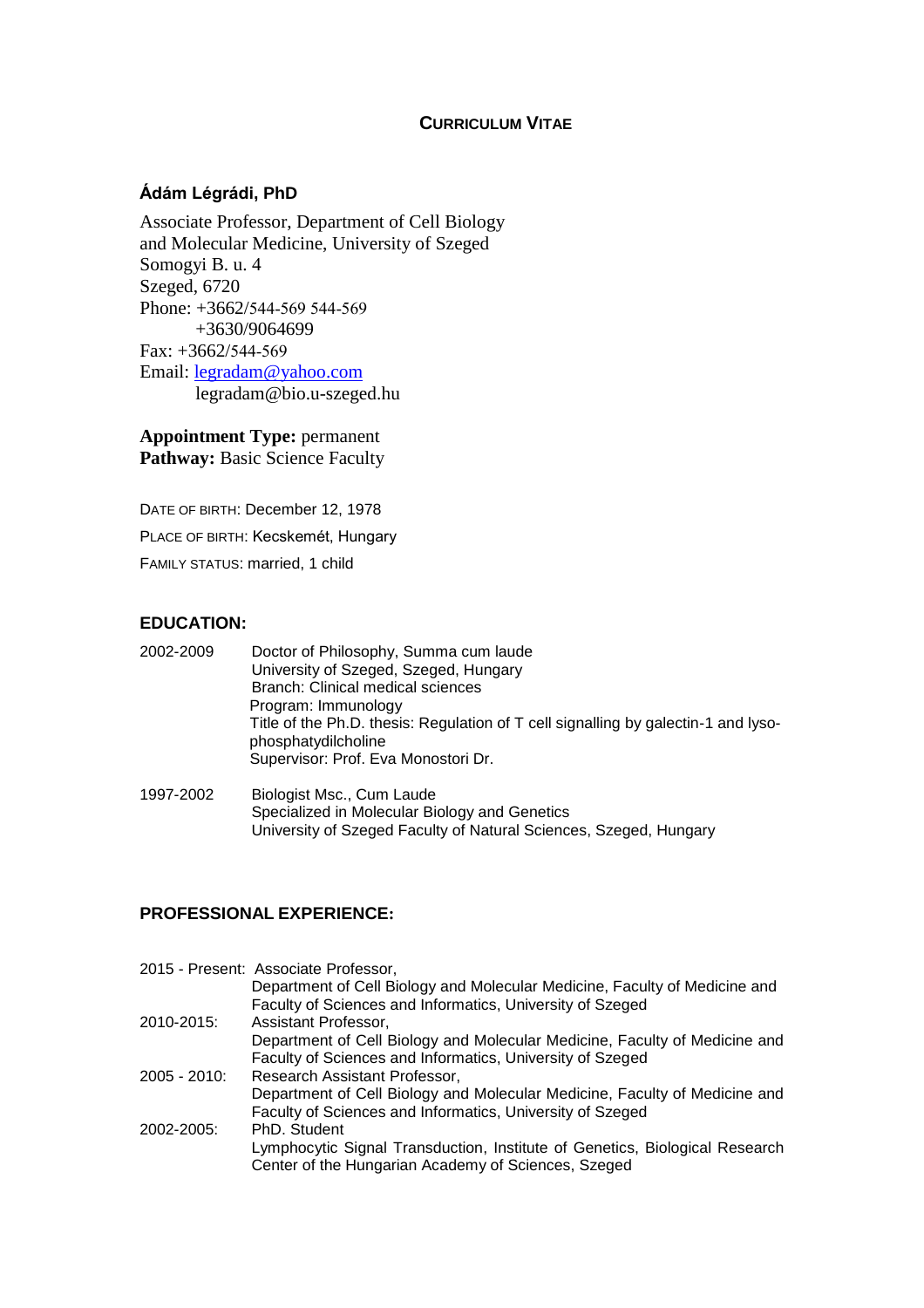# **TEACHING EXPERIENCE:**

## **TEACHING AND INSTRUCTION**

## **Teaching and Course Instruction – University of Szeged**

| Year(s) of<br><b>Instruction</b> | <b>Course ID</b>            | <b>Course/Lecture Title</b>                           | <b>Role</b>      | Avg. Contact<br><b>Hrs/Semester</b> | Primary<br>Learner<br><b>Audience</b>                         |
|----------------------------------|-----------------------------|-------------------------------------------------------|------------------|-------------------------------------|---------------------------------------------------------------|
| Fall 2008 -<br>Present           | BBN137L                     | Cell Biology seminar                                  | Course<br>Leader | 56                                  | <b>BSc students</b>                                           |
| Fall 2008 -<br>Present           | <b>BBL037E-1</b>            | Cell Biology 1 lecture for<br>correspondence students | Course<br>Leader | 12                                  | <b>BSc.</b> students                                          |
| Spring<br>2008-<br>Present       | BBL137L                     | Cell Biology practice for<br>correspondence students  | Course<br>Leader | 12                                  | <b>BSc.</b> students                                          |
| Spring<br>2018-<br>Present       | <b>BBL038E-1</b>            | Cell Biology 2 lecture for<br>correspondence students | Lecturer         | 12                                  | Bsc. students                                                 |
| Spring 2008<br>- Present         | BLALL012E-<br>00003         | Cell Biology lecture 2                                | Lecturer         | 4                                   | <b>BSc.</b> students                                          |
| Fall 2010 -<br>Present           | <b>BMN200E-2</b>            | Neuroimmunology                                       | Course<br>leader | 28                                  | MSc. students,<br>neurobiology<br>specialization              |
| Spring 2011<br>- Present         | <b>BMN201E-1</b>            | Molecular neurobiology                                | Course<br>Leader | 28                                  | MSc. Students,<br>neurobiology<br>specialization<br>course    |
| Spring 2011<br>- Present         | <b>BMN200E-3</b>            | Embrional and adult stem cells                        | Course<br>Leader | 24                                  | MSc. students,<br>Neurobiology<br>specialization<br>course    |
| Spring 2011<br>- Present         | BMN201L-00002               | Molecular Neurobiology<br>Laboratory practice         | Instructor       | 40                                  | MSc. students,<br>Neurobiology<br>specialization<br>practice  |
| Spring 2013<br>- Present         | YSE_TTIK-<br>00289, BBN039L | Cell and tissue cultures<br>practice                  | Instructor       | 40                                  | International<br>students, BSc.<br>Bioengineering<br>students |
| Fall 2013-<br>present            | AOK-K1011                   | <b>Molecular Medicine</b>                             | Lecturer         | 2                                   | Medical<br>students                                           |
| Fall 2014-<br>Present            | YSE_TTIK-<br>00239          | Neuroimmunology                                       | Course<br>Leader | 28                                  | Erasmus and<br>Stipendium<br>hungaricum<br>Msc. students      |
| Spring<br>$2014 -$<br>Present    | YSE_TTIK-<br>00219          | Molecular Neurobiology                                | Course<br>leader | 28                                  | Erasmus and<br>stipendium<br>hungaricum<br>students           |
| Fsll 2014-<br>2016               | BMN009E                     | Cell biology Msc.                                     | Lecturer         | 14                                  | Msc. Biology<br>students                                      |
| Fall 2012-<br>2013               | <b>XSE031</b>               | Cell Biology1                                         | Lecturer         | 6                                   | Erasmus<br><b>Students</b>                                    |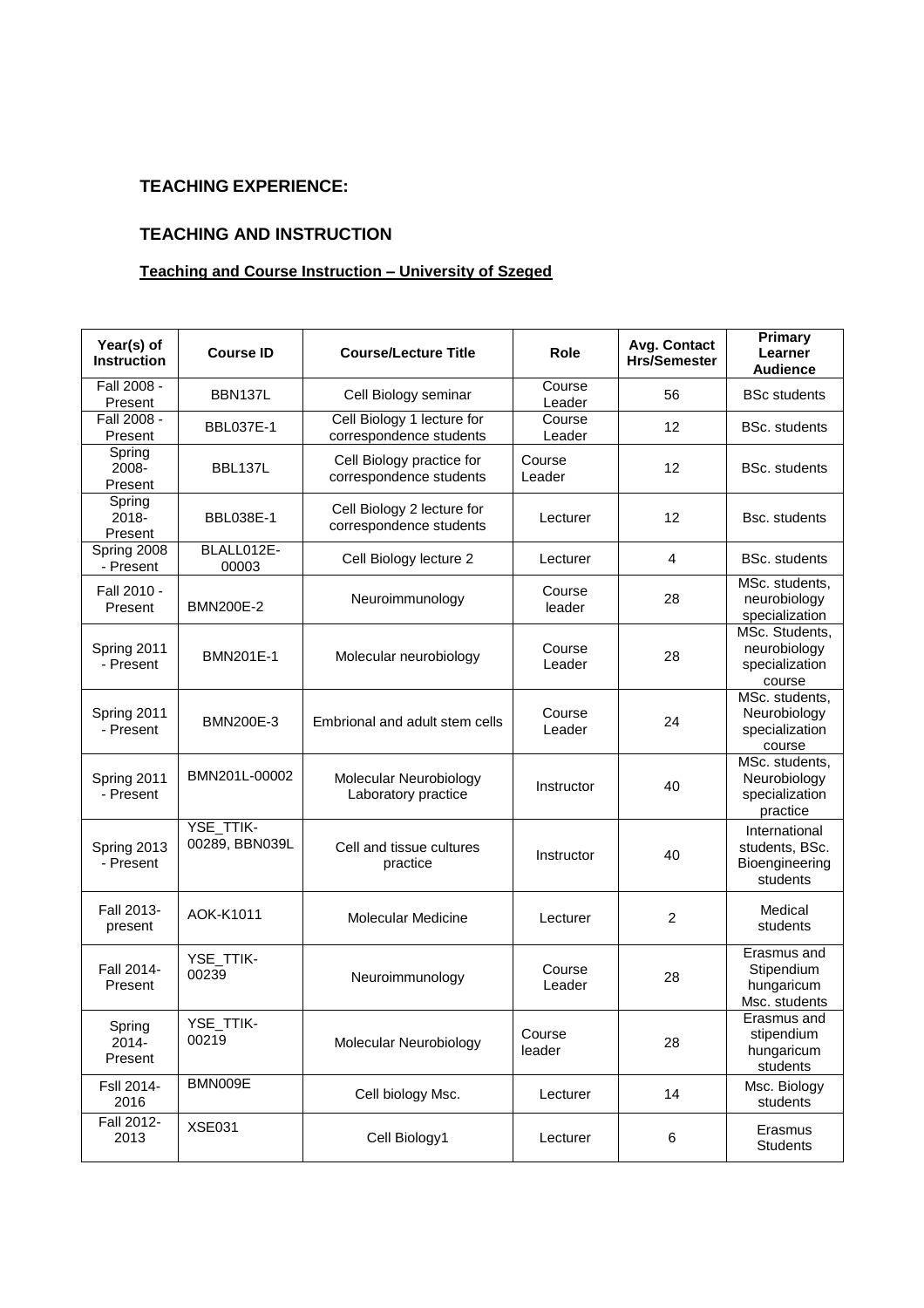| Year(s) of<br><b>Instruction</b> | <b>Course ID</b>   | <b>Course/Lecture Title</b>                    | <b>Role</b>      | Avg. Contact<br><b>Hrs/Semester</b> | <b>Primary</b><br>Learner<br><b>Audience</b> |
|----------------------------------|--------------------|------------------------------------------------|------------------|-------------------------------------|----------------------------------------------|
| Spring<br>2012-2013              | YSE TTIK-<br>00160 | Cell Biology 2                                 | Lecturer         | 6                                   | Erasmus<br>students                          |
| Fall 2011-<br>2012               | AOK-K10241         | Molecular neurobiology for<br>medical students | Lecturer         | 4                                   | Medical<br>students                          |
| Fall 2017-<br>2018               | AOK-P14            | Biology 1 seminar                              | Course<br>leader | 56                                  | Pre- medical<br>students                     |
| Spring<br>2017-2018              | AOK-P14            | Biology 2 seminar                              | Course<br>leader | 56                                  | Pre-medical<br>students                      |

## **MENTORING AND ADVISING**

| Date             | <b>Mentee Name</b> | <b>Mentee</b><br>Level/Program                         | <b>Role/Involvement Type</b> | <b>Mentee Outcomes</b>                                                                                                                                |
|------------------|--------------------|--------------------------------------------------------|------------------------------|-------------------------------------------------------------------------------------------------------------------------------------------------------|
| 2019-<br>2021    | Gergely Stefancsik | Msc. student                                           | Mentor                       | Mr. Stefancsik<br>sucessfully obtained<br>Biology Msc. diploma,<br>and now Phd. student at<br>the Department of<br>Neurology, University of<br>Szeged |
| 2018-<br>2019    | Boglárka Mihalik   | BSc. graduate student,<br>University of Szeged         | Mentor                       | Ms. Mihalik has<br>successfully obtained<br>Biology Bsc. diploma                                                                                      |
| 2018-<br>2019    | Judit Gulyás       | Bsc. Bionenginering<br>University of Szeged            | Mentor                       | Ms. Gulyás has<br>successfully obtained<br>Bioenginering Bsc.<br>diploma                                                                              |
| 2017-<br>2019    | Rebeka Kristóf     | BSc. graduate student,<br>University of Szeged         | Mentor                       | Ms. Hébel has<br>successfully obtained<br>Biology Bsc. diploma                                                                                        |
| 2017-<br>2018    | Ahmed Ahmed        | MSc. graduate student,<br>University of Szeged         | Mentor                       | Mr. Mir has successfully<br>obtained Biologist Msc.<br>Diploma,                                                                                       |
| 2016-<br>2017    | Márk Gemela        | BSc. graduate student,<br>University of Szeged         | Mentor                       | Mr. Gemela has<br>successfully obtained<br>Biology Bsc. diploma                                                                                       |
| 2016-<br>2017    | Mohd Yaqub Mir     | MSc. graduate student,<br>University of Szeged         | Mentor                       | Mr. Mir has successfully<br>obtained Biologist Msc.<br>Diploma, and now PhD,<br>student at Semmelweis<br>university                                   |
| 2016-<br>2017    | Gabriella Hébel    | BSc. graduate student,<br>University of Szeged         | Mentor                       | Ms. Hébel has<br>successfully obtained<br>Biology Bsc. diploma                                                                                        |
| 2015-<br>2016    | Gábor Seres        | BSc. correspondent<br>student, University of<br>Szeged | Mentor                       | Mr. Torma has<br>successfully obtained<br>Biology Bsc. diploma                                                                                        |
| 2015-<br>2016    | Máté Velkey        | BSc. graduate<br>students, University of<br>Szeged     | Mentor                       | Ms. Hegedűs has<br>successfully obtained<br>Biology Bsc. diploma                                                                                      |
| $2014 -$<br>2015 | Yuri Ishikawa      | BSc. graduate<br>students, University of<br>Szeged     | Mentor                       | Mr. Ischikawa has<br>successfully obtained<br>medical degree (MD)                                                                                     |
| $2014 -$<br>2015 | Gábor Torma        | BSc. graduate<br>students, University of<br>Szeged     | Mentor                       | Ms. Torma has<br>successfully obtained<br>Biology Bsc. diploma                                                                                        |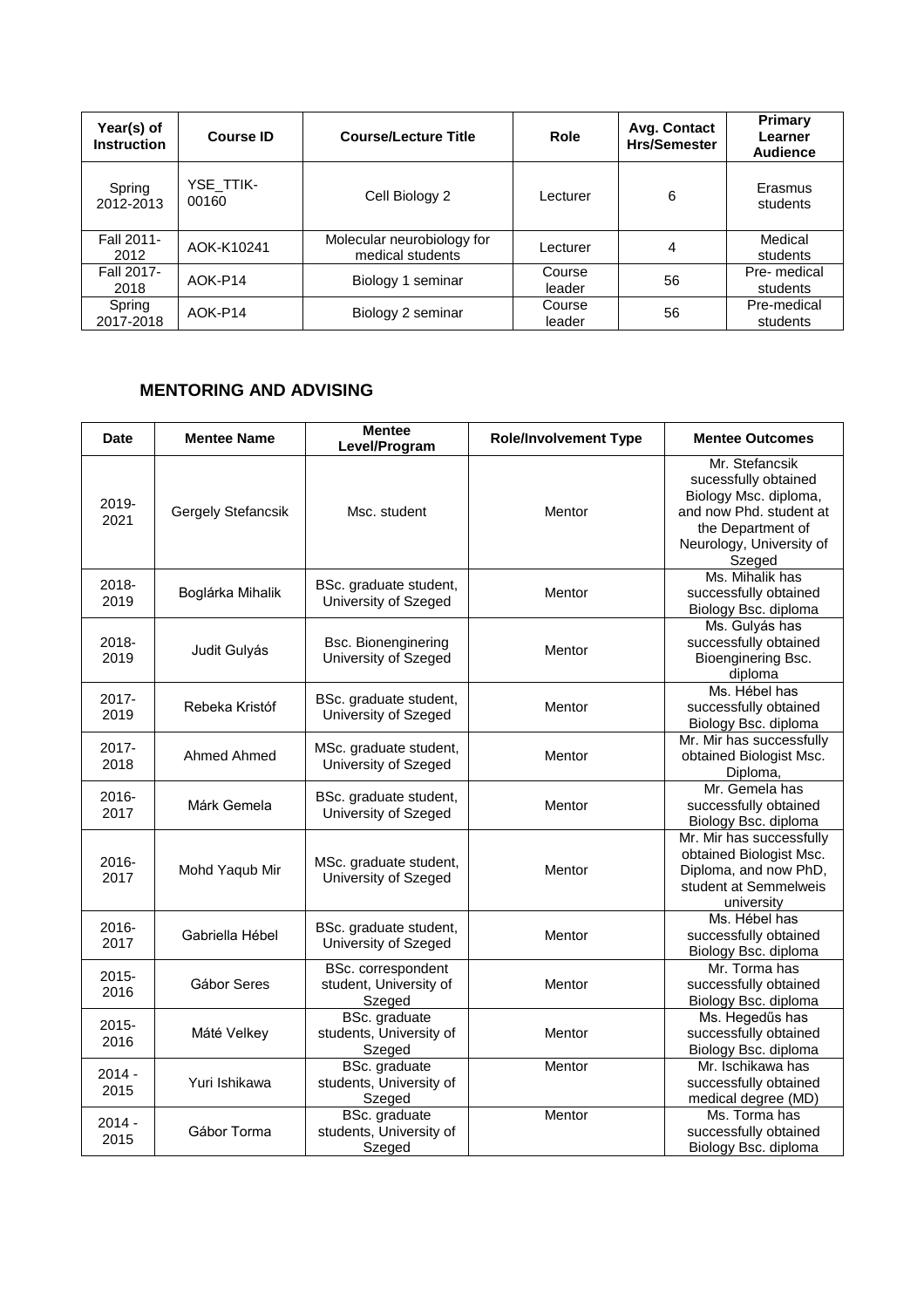| Date             | <b>Mentee Name</b>        | <b>Mentee</b><br>Level/Program                          | <b>Role/Involvement Type</b> | <b>Mentee Outcomes</b>                                                                                                                                     |
|------------------|---------------------------|---------------------------------------------------------|------------------------------|------------------------------------------------------------------------------------------------------------------------------------------------------------|
| $2014 -$<br>2015 | Timea Juhász              | BSc. graduate<br>students, University of<br>Szeged      | Mentor                       | Ms. Juhász has<br>successfully obtained<br>Biology BSc. diploma                                                                                            |
| $2014 -$<br>2015 | Dóra Dobos                | BSc. correspondent<br>students, University of<br>Szeged | Mentor                       | Mr. Dobos has<br>successfully obtained<br>Biology BSc. diploma                                                                                             |
| $2014 -$<br>2015 | Ágnes Pásztor             | BSc. correspondent<br>students, University of<br>Szeged | Mentor                       | Ms. Pásztor has<br>successfully obtained<br>Biologist MSc. diploma                                                                                         |
| $2013 -$<br>2014 | Miklós Aranyás            | BSc. correspondent<br>students, University of<br>Szeged | Mentor                       | Mr. Aranyás has<br>successfully obtained<br>Biologist MSc. diploma                                                                                         |
| $2013 -$<br>2014 | Klaudia Klement           | BSc. correspondent<br>students, University of<br>Szeged | Mentor                       | Ms. Klement has<br>successfully obtained<br>Biologist BSc. diploma                                                                                         |
| $2012 -$<br>2013 | Orsolya Kovács            | BSc. correspondent<br>students, University of<br>Szeged | Mentor                       | Ms. Kovács has<br>successfully obtained<br>Biologist BSc. diploma                                                                                          |
| $2011 -$<br>2013 | Orsolya Bakos             | BSc. correspondent<br>students, University of<br>Szeged | Mentor                       | Ms. Bakos has<br>successfully obtained<br>Biologist MSc. diploma                                                                                           |
| $2012 -$<br>2013 | Diana Martos              | MSc. graduate<br>students, University of<br>Szeged      | Mentor                       | Ms. Martos has<br>successfully obtained<br>Biologist MSc. Diploma,<br>and now she is a PhD.<br>Student Department of<br>Neurology, University of<br>Szeged |
| $2012 -$<br>2013 | Krisztina Tkacsenkó       | BSc. correspondent<br>students, University of<br>Szeged | Mentor                       | Ms. Tkacsenkó has<br>successfully obtained<br>Biologist BSc. diploma                                                                                       |
| 2012-<br>2013    | Henriett Flér<br>Horvátné | BSc. correspondent<br>students, University of<br>Szeged | Mentor                       | Ms. Flér has successfully<br>obtained Biologist BSc.<br>diploma                                                                                            |

## **RESEARCH INTEREST:**

Lymphocyte signal transduction. Signalization of galectin-1 induced apoptosis. Lysophosphatidylcholine induced signaling events on T cells.

Adult stem cell plasticity. Autologous reintegration of ex vivo treated bone marrow stem cell derivatives into the CNS. In vitro systems for stem cell reintegration. Adult explant slice cultures. Microglia activation in hippocampal tissue slice culture. Dithranol induced inflammation events . Autophagy in neurodegeneration

### **PROJECTS:**

### **1, T cell signalization events**

I studied the effect of different structural modification of galectin-1 to it's apoptosis induction capacity. I prepared cysteine-serine mutant forms of this lectin, purified them on lactosyl-agarose column, then I studied how these structural modifications change the biologic activity of galectin-1. I compared the apoptosis induction, cell surface binding of the different structural mutant galectin-1 form by flow cytometry and I also compared the carbohydrate binding capacity of the mutants with an ELISA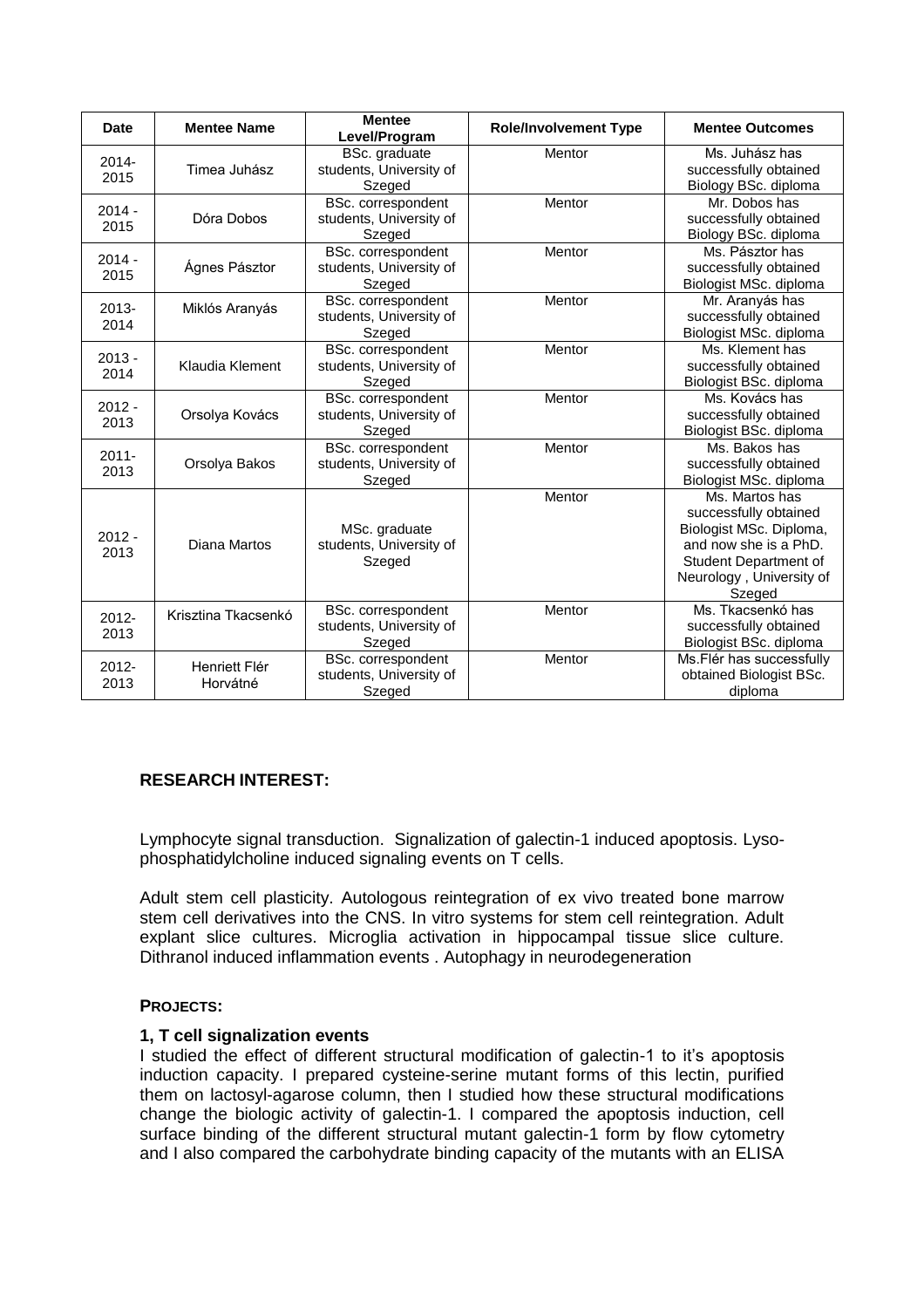based methods. This galectin-based studies were done on different kind of immune cell lines.

I studied the effect of lysophasphatydil-choline on T cell signalization, measuring the dynamics of intracellular Ca2+ response by flow cytometry on Jurkat T cell line.

#### **2, Neurodegeneration, neuroinflammation**

I worked with an in vitro modell for neurodegeneration an adult rat hippocampal slice cultures. I studied the cellular degeneration with several type of immunhistochemichal methods. I tried to modell the effect of an oxidative drug, dithranol, on the nervous system both in vivo, on the trigeminal ganglia, and in vitro on primary embryonic neuronal cell culture. The centre of my neurodegeneration studies was the microglial cells, their activation, proliferation. I also have some experience with rat bone marrow stem cell integration to the hippocampal slice culture.

I prepared a wide spectrum screen for different autophagy marker expression in different neurodegenerative disorders (Alzheimer, Huntington) in human parafin embadded brain samples.

My new project focus on the role of galectin-1 expression in microglial cell function.

#### **METHODS:**

A, cell and tissue culture techniques (primary neuronal cell culture, immune cell lines, microglial cell culture, hippocampal slice preparation with tissue chopper)

B, recombinant protein purification from bacteria, basic molecular biology techniques (plasmid manipulation, bacterial transformation and protein expression in bacteria), ELISA, Western blot

C, flow cytometry techniques (apoptosis measurment, direct and indirect immuncitometry, intracellular  $Ca^{2+}$  concentration measurment)

D, transcardial pefusion technique, tissue slice preparation for immunhistochemistry on cryostate, immunhistochemistry techniques (fluorescence and DAB peroxidase labelling), microscope handling,

E, Computer skills: (Word, Excell, Power Point, Adobe Photoshop, Image J, Sigma Stat)

#### **CURRENT SUPPORT**

EFOP 3.6.1-16-2016-00008 European Union Grant

Role: coordinator

### **SCIENTOMETRY**

Number of publications: **9** Number of Q1 publications: **3** Number of Q1 publications: **6** Number of first and last authored publications: **3** Number of Q1 first and last authored publications:**1**

Number of citations: **237** (Google Scholar), 237 Independent Hirsch index: **8** (Google Scholar) Cummulative impact factor: **24.893**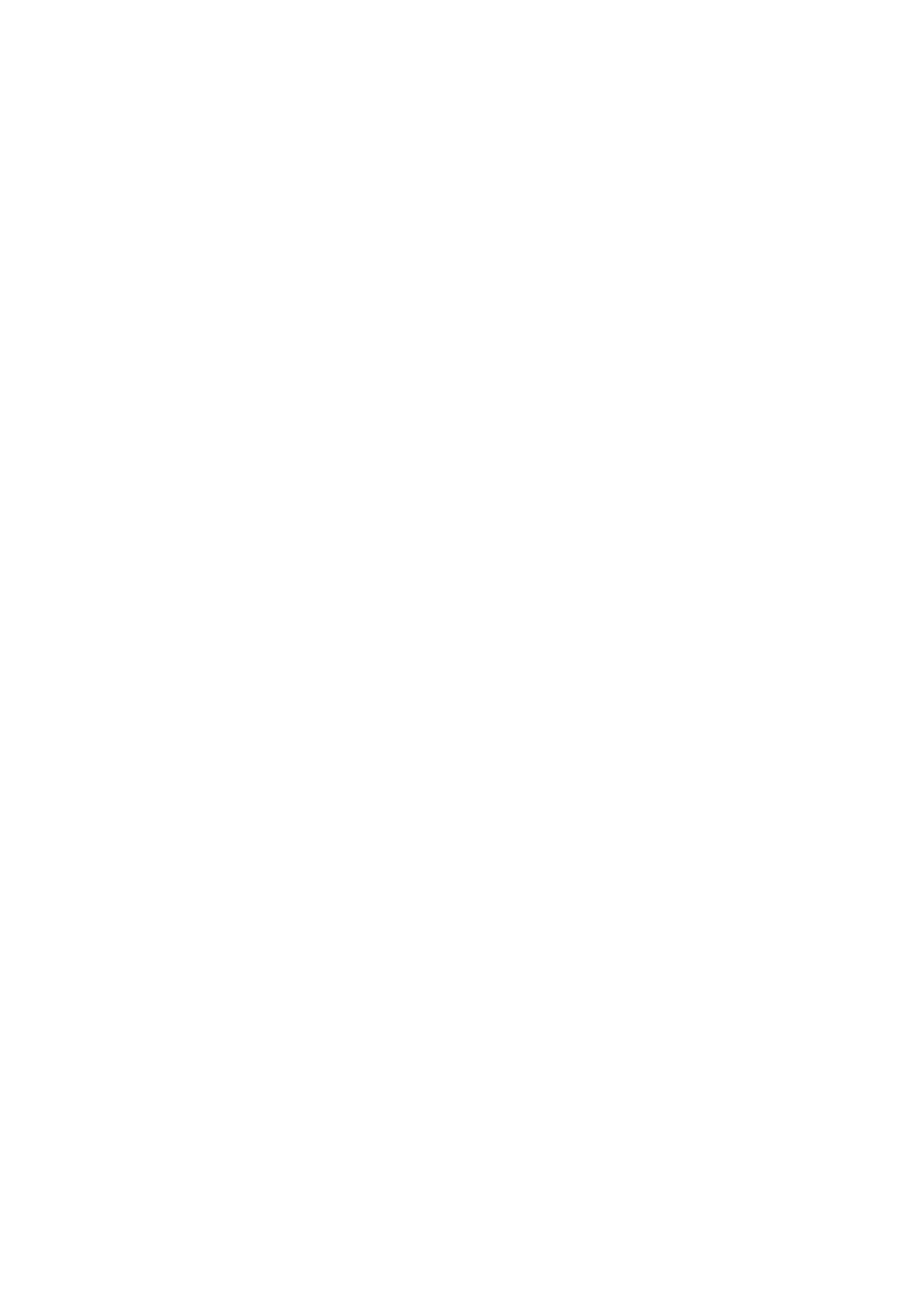#### **Publications - Peer-Reviewed/Refereed**

- 1) The manuscript entitled " Tibor Kovács, Janka Szinyákovics, Viktor Billes, Gábor Murányi, Annamária Bjelik, **Ádám Légrádi**, Melinda Szabó, Sára Sándor, Enikő Kubinyi, Cecília Paracky, János Lőke, Balázs Gulyás,8, Jun Mulder, Károly Gulya, Zsófia Maglóczky & Tibor Vellai : EDTP/MTMR14 lipid phosphatases promote brain ageing by progressively downregulating autophagy during lifespan" were sended to *Autophagy* at 15 December 2019. (reference number: NN-BC66580)
- 2) **Legradi A**, Dulka K, Jancsó G, Gulya K: Orofacial skin inflammation increases the number of macrophages in the maxillary subregion of the rat trigeminal ganglion in a corticosteroid-reversible manner", has been accepted for publication in Cell and Tissue Research. Manuscript No: CTRE-D-19- 00447R2 IF: **4,044**
- 3) Kovács T, Billes V, Komlós M, Hotzi B, Manzéger A, Tarnóci A, Papp D, Szikszai F, Szinyákovics J, Rácz Á, Noszál B, Veszelka S, Walter FR, Deli MA, Hackler L Jr, Alfoldi R, Huzian O, Puskas LG, Liliom H, Tárnok K, Schlett K, Borsy A, Welker E, Kovács AL, Pádár Z, Erdős A, **Legradi A**, Bjelik A, Gulya K, Gulyás B, Vellai T.The small molecule AUTEN-99 (autophagy enhancer-99) prevents the progression of neurodegenerative symptoms. Sci Rep. 2017 Feb 16;7:42014, IF: **5.228**
- 4) Billes V, Kovács T, Hotzi B, Manzéger A, Tagscherer K, Komlós M, Erdős A, Bjelik A, **Legradi A**, Gulya K, Gulyás B, Vellai T: AUTEN-67 (autophagy enhancer-67) hampers the progression of neurodegenerative symptoms in a *Drosophila* model of Huntington's disease. Submitted, Journal of Huntington's disease 2016 May 7;5 (2):133-47.
- 5) Szigeti C, Bencsik N, **Legradi A**, Simonka A. J., Kasa P., Gulya K.: Longterm effects of selective immunolesions of cholinergic neurons of the nucleus basalis magnocellularis on the ascending cholinergic pathways in the rat: a model for Alzheimer's disease. Brain Res Bull. 2013 May;94 9-16 , IF: **2.818**
- 6) **Legradi A**, Varszegi S, Szigeti C, Gulya K: Adult rat hippocampal slices as in vitro models for neurodegeneration: Studies on cell viability and apoptotic processes.Brain Res Bull. 2011 Jan 15;84(1):39-44, IF: **2.184**
- 7) Gulyas B, Brockschnieder D, Nag S, Pavlova E, Kasa P, Beliczai Z, **Legradi A**, Gulya K, Thiele A, Dyrks T, Halldin C (2010) The norepinephrine transporter (NET) radioligand (S,S)-[18F]FMeNER-D2 shows significant decreases in NET density in the human brain in Alzheimer's disease: a postmortem autoradiographic study. Neurochem Int. 2010 May-Jun; 56(6-7):789- 98, IF**: 3.228**
- 8) Kiss J, Kunstar A, Fajka-Boja R, Dudics V, Tovari J, **Legradi A**, Monostori E, Uher F: A novel anti-inflammatory function of human galectin-1: inhibition of hematopoietic progenitor cell mobilization. Exp Hematol. 2007 Feb;35(2):305- 13, IF:**3.408**
- 9) **Legradi A**, Chitu V, Szukacsov V, Fajka-Boja R, Szekely Szucs K, Monostori E.: Lysophosphatidylcholine is a regulator of tyrosine kinase activity and intracellular Ca(2+) level in Jurkat T cell line., Immunol Lett. 2004 Jan 30;91(1):17-21, IF**:2.136**
- 10) Fajka-Boja R, Szemes M, Ion G, **Legradi A**, Caron M, Monostori E.: Receptor tyrosine phosphatase, CD45 binds galectin-1 but does not mediate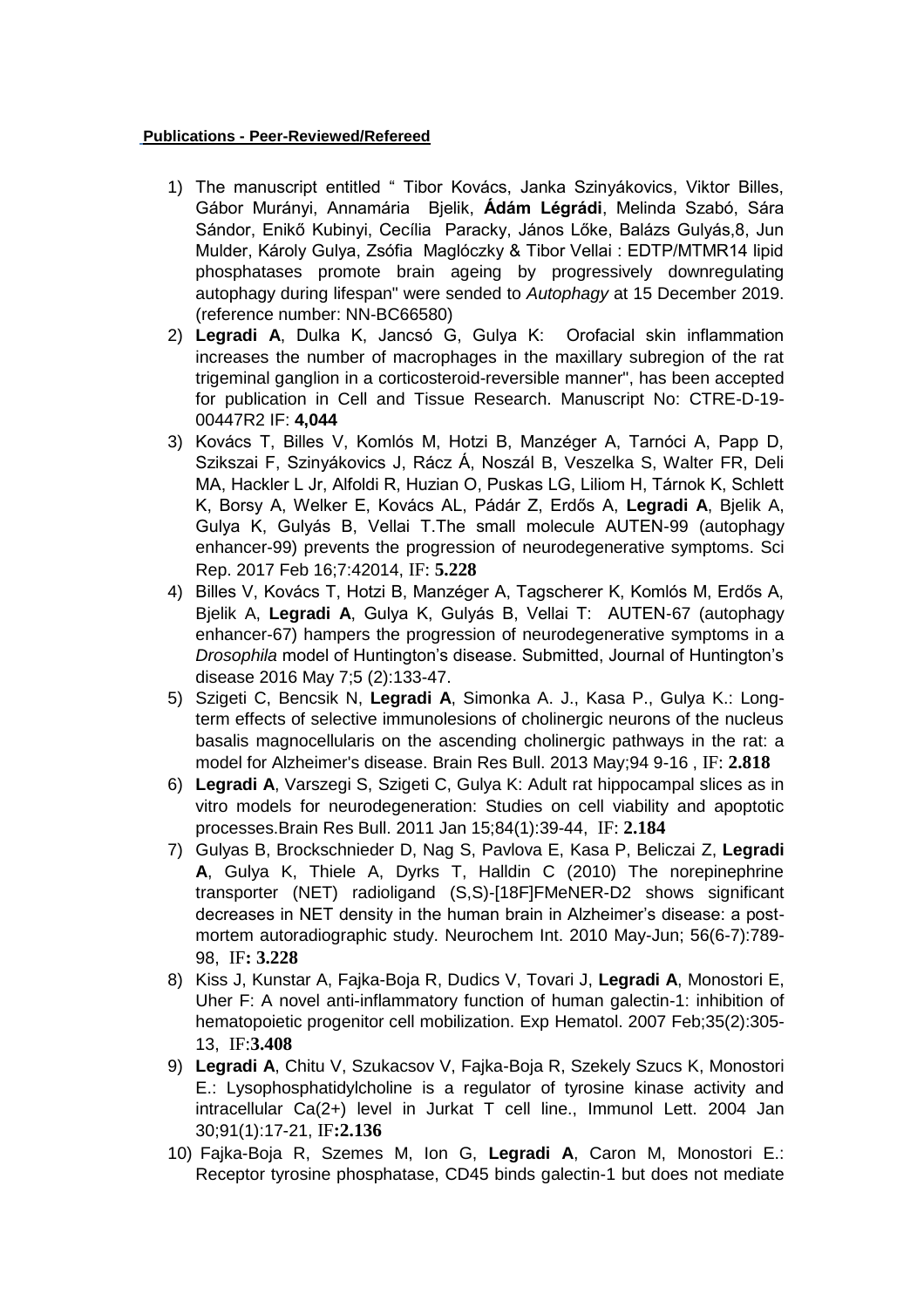its apoptotic signal in T cell lines., Immunol Lett. 2002 Jun 3;82(1-2):149-54., 2002 , IF:**1.847**

#### **Books**

1) Kata D, Nacsa K, Légrádi Á, Dulka K, Gulya K: Állati sejtek és szövetek tenyésztése (Practice book for university students about cell culturing (2015))

#### **Citable abstracts, international conference posters:**

- 1) J. Kiss, A. Kunstár, R. Fajka-Boja, V. Dudics, J. Tóvári, Á. Légrádi, Ė. Monostori and F. Uher: Galectin-1 inhibits hematopoietic stem and progenitor cell mobilization, Blood Reviews 2007 (21) S88, IF: 5,756
- 2) E. Monostori, G. Ion, R. Fajka-Boja, A. Legradi: Human galectin-1 induces T cell apoptosis via ceramide mediated mitochondrial pathway, Tissue Antigens 64 (4): 423-424 Oct. 2004, IF: 1,990
- 3) Adam Legradi, Karoly Gulya: Dithranol and corticosteroid treatments of the orofacial skin oppositely affect monocyte/macrophage/microglia in the rat trigeminal ganglion, FENS forum, Barcelona, Spain, 14-18 July, 2012
- 4) Ádám Légrádi, Gábor János Szebeni, Mir Yaqub, Karolina Dulka, Noémi Lajkó, Melinda Szabó, Éva Monostori, Károly Gulya: Galectin-1- expression correlates with the microglial activation state in primary and secondary cultures of newborn rat cortical tissues, FENS Virtual Forum, 11-15 July, 2020

#### **Citable abstract in Hungarian local conferences**

- 1) Légrádi Ádám, Demydenko Dmytro, Ion Gabriela, Frankó András, Monostori Éva: A galektin-1 fehérje – immunmoduláló humán lektin –1 struktúra-funkció vizsgálata, Magyar Immunológiai Társaság 33. Vándorgyűlése, Győr, 2003. október 15-17.
- 2) Ion Gabriela, Fajka-Boja Roberta, Légrádi Ádám, Monostori Éva: A galektin-1 mitochondriális úton indukál apoptózist a Jurkat-T-sejtekben, A Magyar Immunológiai Társaság 33. Vándorgyűlése, Győr, 2003. október 15-17.
- 3) Gabriela Ion, Ádám Légrádi, Roberta Fajka-Boja, Michel Caron, Dmytro Demydenko, Éva Monostori: Biological effect of galectin-1 on different cell lines of bone marrow origin, A Magyar Immunológiai Társaság XXXII. Kongresszusa, Kaposvár, 2002. szeptember 30-október 2.
- 4) Monostori Éva, Fajka-Boja Roberta, Gabriela Ion, Légrádi Ádám, Michel Cáron, Dmytro Demydenko: Galektin-1, egy gyulladáscsökkentő endogén lektin apoptótikus hatásának molekuláris mechanizmusa, Kaposvár, Magyar Immunológiai Társaság 32. Kongresszusa 2002. szeptember 30-október 2.
- 5) R. Fajka-Boja, M. Szemes, Á. Légrádi, G. Ion, M. Caron, É. Monostori: Galectin-1 binds to and internalizes in T leukemia cells, 11th Symposium on Signals and Signal Processing in the Immune System, Pécs, 2-6 September, 2001.
- 6) Légrádi Ádám, Várszegi Szilvia, Szigeti Csaba, Gulya Károly Sejtpusztulás vizsgálata felnőtt hippocampális szövetszeletekben, A Magyar Élettani Társaság (MÉT) LXXIV. Vándorgyűlése és a Magyar Kísérletes és Klinikai Farmakológiai Társaság (MFT) második közös tudományos konferenciája. Szeged, 2010. június 16-18.
- 7) Szigeti Csaba, Légrádi Ádám, Simonka János Aurél, Kása Péter, Gulya Károly: Csontvelői eredetű őssejtszármazékok reintegrációjánal vizsgálata nucleus basalis magnocellularis specifikus kolinerg lézióját követően, A Magyar Élettani Társaság (MÉT) LXXIV. Vándorgyűlése és a Magyar